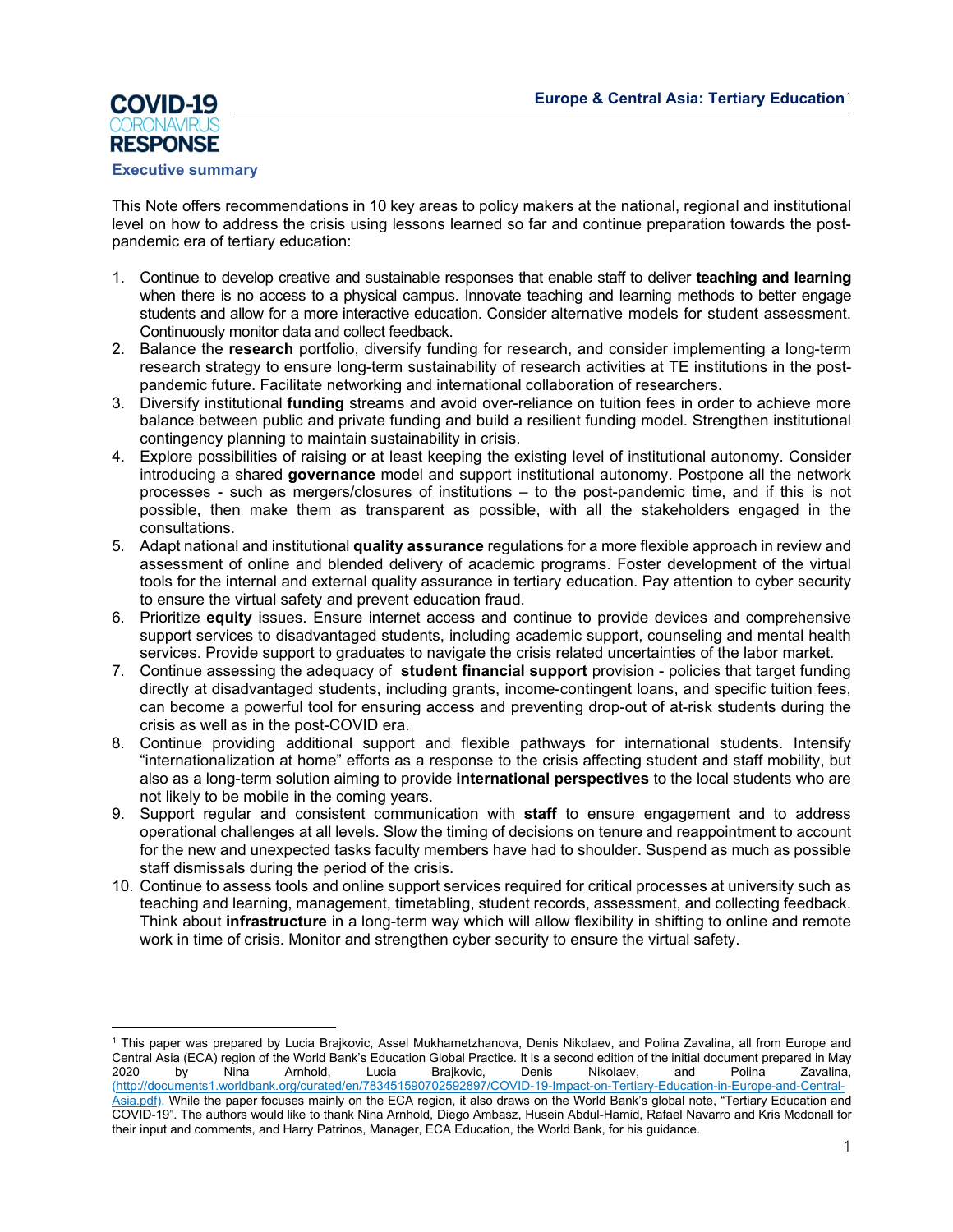## **Introduction**

The ongoing COVID-19 pandemic has had unprecedented effects on countries all over the world, and many tertiary education institutions had to quickly suspend campus-based operations. As the epidemiological situation has been constantly shifting, some countries have introduced gradual reopening of universities (Russia, Poland, the UK, France), while others introduced hybrid models (Germany, Spain, Italy, Belgium). Some universities in ECA countries allowed on campus presence only for vaccinated students (e.g. in Russia). But even with a big effort and progress made in transition to distance teaching and learning, most institutions are still impacted by a learning crisis, caused by COVID-19 pandemic, which is affecting around 40 million students in ECA[2.](#page-1-0)

Fundamental changes in teaching and learning modalities, delayed research activities, raised inequalities, ad-hoc exam procedures, disruptions in international mobility, additional unexpected financial and infrastructure needs, and the need for new models of quality assurance – all represent challenges that gained prominence during 2020-21 and will have to be further tackled in the coming months and years. Moreover, the crisis will have a significant impact on countries' competitiveness and their ability to foster advanced skills and regional development. With student and academic mobility being a key dimension of the Bologna Process (a pan-European higher education reform process), mobility restrictions particularly affected tertiary education in ECA. At the same time, universities emerged as key players in developing and implementing the response to the global health crisis by applying research and training of medical professionals.

## **1. Teaching and Learning**

The COVID-19 outbreak has caused a huge impact on the tertiary education system. Even with the best efforts made during distance teaching and learning, majority of tertiary education institutions are still impacted by the COVID-19-related learning crisis.<sup>[3](#page-1-1)</sup> The sudden closure of campuses as a social distancing measure to prevent community transmission has shifted face-to-face classes to online learning systems. The new 2021/22 academic year is starting differently for students in ECA countries. Some countries have already announced return to full-time education (Poland, UK, France), however, challenges are still evident as the quality of teaching and learning has deteriorated during the pandemic. Many students have missed out on the practical components of their education, which may impact their future work prospects<sup>4</sup>. Moreover, many students are experiencing stress and psychological difficulties due to lack of face-to-face teaching and massive e-learning, risk for reduction of academic perspectives, economic issues, social restrictions, and implications for daily life [5](#page-1-3).

- Build the capacity of university staff, faculty and students and learn new skills to strengthen the distance teaching and learning environment<sup>[6](#page-1-4)</sup>. Ensure that teachers have the pedagogical skills, necessary tools, platforms and guidelines to teach students at their level and implement the adapted curriculum in an online environment and students have online learning support to stay on top of their workload and to keep making progress in their learning<sup>[7](#page-1-5)</sup>. Going forward, support to teacher development is a key to ensure the continuity of the teaching and learning process.
- Continue to develop creative and sustainable responses that enable staff to deliver teaching and learning when there is no access to a physical campus. Enlarge training programs for the staff, incentivize the creativity, empathy and judgement of university teachers<sup>8</sup>. Online teaching is a fundamentally different process than face-to-face teaching – it is not just doing the same work from a different place. In most countries staff had already experienced a lack of training on digital skills, digital pedagogy and IT

<span id="page-1-0"></span><sup>&</sup>lt;sup>2</sup> [https://databank.worldbank.org/id/c755d342?Code=SE.TER.ENRL&report\\_name=EdStats\\_Indicators\\_Report&populartype=series#](https://databank.worldbank.org/id/c755d342?Code=SE.TER.ENRL&report_name=EdStats_Indicators_Report&populartype=series)

<span id="page-1-1"></span><sup>&</sup>lt;sup>3</sup> Salmi, J. (2020). Learning from the Past, Coping with the Present, Readying for the Future: Impact of COVID-19 on Higher Education from an Equity Perspective.

<span id="page-1-2"></span><sup>4</sup> Salmi, J. (2020). Learning from the Past, Coping with the Present, Readying for the Future: Impact of COVID-19 on Higher Education from an Equity Perspective.

<span id="page-1-3"></span><sup>5</sup> Cielo, F.; Ulberg, R.; Di Giacomo, D. Psychological Impact of the COVID-19 Outbreak on Mental Health Outcomes among Youth: A Rapid Narrative Review. Int. J. Environ. Res. Public Health 2021, 18, 6067. https://doi.org/10.3390/ ijerph18116067

<span id="page-1-4"></span><sup>6</sup> Marinoni, G., Land, H., Jensen, T. (2020). The Impact of COVID-19 on Higher Education around the World. IAU Global Survey Report.

<span id="page-1-5"></span><sup>7</sup> <https://www.sheffield.ac.uk/apse/digital/coronavirus/teachonlinestudents>

<span id="page-1-6"></span><sup>8</sup> Education During COVID-19 and Beyond: Commentary on the Secretary-General's Policy Brief. [https://www.un.org/en/un](https://www.un.org/en/un-chronicle/education-during-covid-19-and-beyond-commentary-secretary-general%E2%80%99s-policy-brief)[chronicle/education-during-covid-19-and-beyond-commentary-secretary-general%E2%80%99s-policy-brief](https://www.un.org/en/un-chronicle/education-during-covid-19-and-beyond-commentary-secretary-general%E2%80%99s-policy-brief)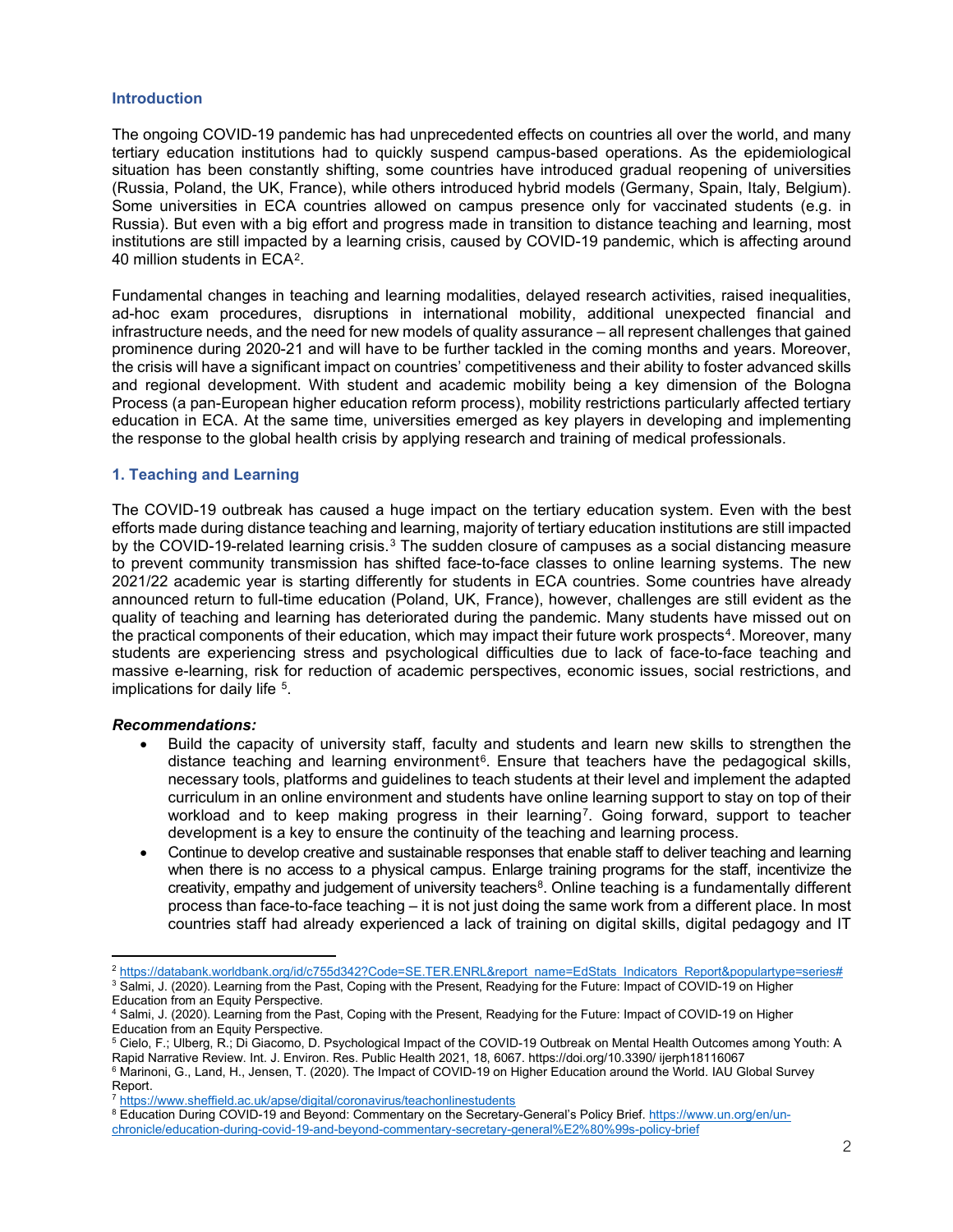tools before the crisis. This has made the shift to fully digital teaching and research so difficult<sup>9</sup>. Innovate teaching and learning methods and conduct student satisfaction surveys in order to be able to better engage students and allow for a more interactive and experiential education<sup>[10](#page-2-1)</sup>.

- Introduce new assessment instruments (such as oral examinations<sup>[11](#page-2-2)</sup>, flexible modes of examination, varying sets of exam questions, reduced time limits, open book written examinations, formative assessments<sup>[12](#page-2-3)</sup>, remote online exams<sup>13</sup>) to reflect changed curriculum and the difficult physical conditions faced by tertiary education institutions and students. Continuously monitor the data and collect feedback at the student, teacher, and university level to analyze the lessons learnt, tailor further interventions, and prepare for the post-pandemic recovery.
- Build / increase collaboration among universities in sharing good practices and experiences from better-equipped and prepared universities to their less-prepared peers in their region or country[14.](#page-2-5)
- Prepare graduates for changing working landscape and a more virtual world. The COVID-19 pandemic disrupted labor markets globally and the automation of work has even more accelerated[15](#page-2-6). HEIs should prepare for the increase in demand for teaching in STEM fields.

## **2. High-stakes Exams**

The disruption of school-leaving and university entrance exams still continue as some countries suffer third waves of COVID-19 infections worldwide. However, the situation in ECA seems more stable in comparison with that of in East Asia and Pacific (e.g. China, Japan and South Korea are postponing the university semesters $16$ ).

Despite of continuous tackling the school and university closures at the academic year 2020-2021 many ECA countries (Hungary, Russia, Belarus, Estonia, Azerbaijan, Tajikistan, Georgia, Kazakhstan, Switzerland) conducted the school-leaving / university entrance exams as planned with health and safety measures. Nevertheless, some countries in the region considered the following options: cancellation of the secondary school assessment (Ireland, UK, Belgium, Georgia), calculating the students' performance based on annual grades, making the exams not mandatory (Portugal), or easing the conditions of examination (France, Slovenia, Latvia).

The midterm assessments and the graduation exams are still conducted online (Kazakhstan, Germany, Kyrgyzstan, Italy, Switzerland) and the institutions could face several challenges including a possible increase in dishonest behaviors, difficulty in assessing practical knowledge and skills, a need to ensure a fair treatment of test takers and the risk of technical failure.<sup>[17](#page-2-8)</sup>

## *Recommendations:*

- Consider redesigning examinations for a specific context of institutions, faculties, students or courses (oral examinations<sup>[18](#page-2-9)</sup>, flexible modes of examination, varying sets of exam questions, reduced time limits, open book written examinations, formative assessments<sup>19</sup>, remote online exams<sup>[20](#page-2-11)</sup>).
- Consider substituting final examinations with alternative models for student assessment such as Google Forms, remote projects, remote testing<sup>[21](#page-2-12)</sup>, Open Methods like open-book, open-net and

<span id="page-2-2"></span>11 [https://www.sheffield.ac.uk/staff/elevate/alternative\\_assessment\\_cv19](https://www.sheffield.ac.uk/staff/elevate/alternative_assessment_cv19)

<span id="page-2-0"></span><sup>9</sup> Trade unions are concerned about the impact of COVID-19 pandemic on higher education and research staff[. https://www.csee](https://www.csee-etuce.org/en/policy-issues/covid-19/3974-trade-unions-are-concerned-about-the-impact-of-covid-19-pandemic-on-higher-education-and-research-staff-3)[etuce.org/en/policy-issues/covid-19/3974-trade-unions-are-concerned-about-the-impact-of-covid-19-pandemic-on-higher-education](https://www.csee-etuce.org/en/policy-issues/covid-19/3974-trade-unions-are-concerned-about-the-impact-of-covid-19-pandemic-on-higher-education-and-research-staff-3)[and-research-staff-3](https://www.csee-etuce.org/en/policy-issues/covid-19/3974-trade-unions-are-concerned-about-the-impact-of-covid-19-pandemic-on-higher-education-and-research-staff-3)

<span id="page-2-1"></span>[https://forbes.kz/process/dast\\_li\\_koronavirus\\_impuls\\_razvitiyu\\_onlayn-obrazovaniya\\_v\\_kazahstane/](https://forbes.kz/process/dast_li_koronavirus_impuls_razvitiyu_onlayn-obrazovaniya_v_kazahstane/)

<span id="page-2-3"></span><sup>12</sup> <https://onlinelibrary.wiley.com/doi/epdf/10.1002/au.30219>

<span id="page-2-4"></span><sup>13</sup> [https://www.oecd-ilibrary.org/docserver/f53e2177-](https://www.oecd-ilibrary.org/docserver/f53e2177-en.pdf?expires=1607593723&id=id&accname=guest&checksum=64ADEE7BE4BB429F09B7F8629F2B1E7D)

[en.pdf?expires=1607593723&id=id&accname=guest&checksum=64ADEE7BE4BB429F09B7F8629F2B1E7D](https://www.oecd-ilibrary.org/docserver/f53e2177-en.pdf?expires=1607593723&id=id&accname=guest&checksum=64ADEE7BE4BB429F09B7F8629F2B1E7D)

<span id="page-2-5"></span><sup>&</sup>lt;sup>14</sup> <https://www.vsnu.nl/files/documenten/Dutch%20universities%20in%20times%20of%20corona.pdf>

<span id="page-2-6"></span><sup>15</sup> https://www.mckinsey.com/featured-insights/future-of-work/the-future-of-work-after-covid-19

<span id="page-2-7"></span><sup>16</sup> https://www.universityworldnews.com/post.php?story=20200227071915884

<span id="page-2-8"></span><sup>17</sup> [https://www.oecd-ilibrary.org/docserver/f53e2177-](https://www.oecd-ilibrary.org/docserver/f53e2177-en.pdf?expires=1607087646&id=id&accname=guest&checksum=D9C6A13C5F1C8FFABDE7A3D018702C06)

[en.pdf?expires=1607087646&id=id&accname=guest&checksum=D9C6A13C5F1C8FFABDE7A3D018702C06](https://www.oecd-ilibrary.org/docserver/f53e2177-en.pdf?expires=1607087646&id=id&accname=guest&checksum=D9C6A13C5F1C8FFABDE7A3D018702C06)

<span id="page-2-9"></span><sup>18</sup> [https://www.sheffield.ac.uk/staff/elevate/alternative\\_assessment\\_cv19](https://www.sheffield.ac.uk/staff/elevate/alternative_assessment_cv19)

<sup>19</sup> <https://onlinelibrary.wiley.com/doi/epdf/10.1002/au.30219>

<span id="page-2-11"></span><span id="page-2-10"></span><sup>20</sup> [https://www.oecd-ilibrary.org/docserver/f53e2177-](https://www.oecd-ilibrary.org/docserver/f53e2177-en.pdf?expires=1607593723&id=id&accname=guest&checksum=64ADEE7BE4BB429F09B7F8629F2B1E7D)

[en.pdf?expires=1607593723&id=id&accname=guest&checksum=64ADEE7BE4BB429F09B7F8629F2B1E7D](https://www.oecd-ilibrary.org/docserver/f53e2177-en.pdf?expires=1607593723&id=id&accname=guest&checksum=64ADEE7BE4BB429F09B7F8629F2B1E7D)

<span id="page-2-12"></span><sup>&</sup>lt;sup>21</sup> <https://community.pepperdine.edu/seaver/center-teaching-excellence/keep-on-teaching/online-tests.htm>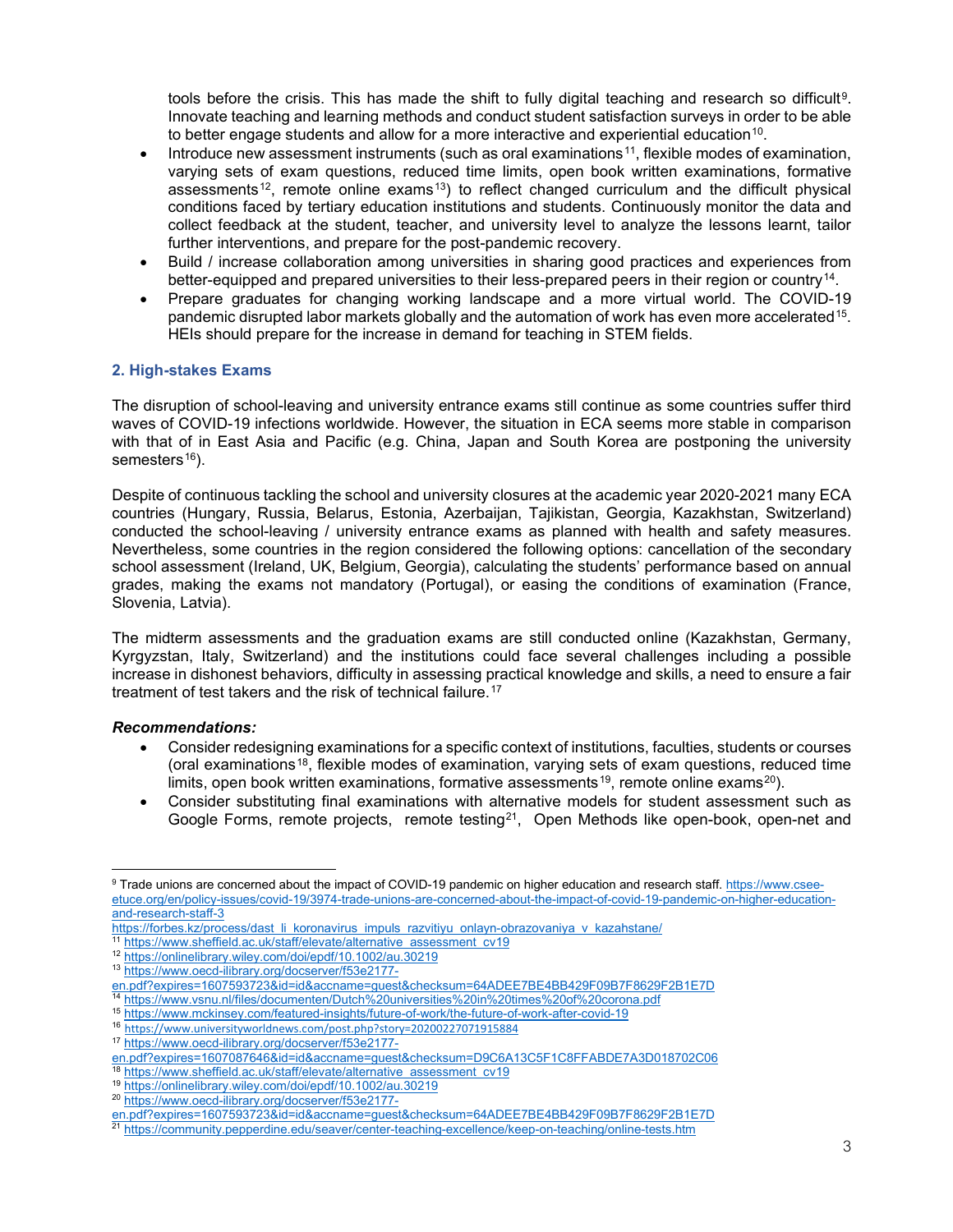take-home examinations<sup>[22](#page-3-0)</sup>; Collaborative Methods like small group instruction diagnosis, cooperative experiences, peer-reviews, capstone tools and other online and offline-group simulations; Portfolios like online and offline portfolios, wiki-based approaches, bundling of short research projects and social media portfolios; and Writing-based methods like reflective student essays, articles, dissertations and multiple-choice question preparation).<sup>[23](#page-3-1)</sup>

• Consider implementing online/remote proctoring as a solution to supervise remote examinations in order to reduce a risk of student academic dishonesty.[24](#page-3-2) Some proctoring software allows to lock down students' browsers and record them during the examination to prevent them from relying on external help.

## **3. Research & Innovation**

The first wave of COVID-19 pandemic has brought many challenges to research in tertiary education<sup>[25](#page-3-3)</sup>. Even though only 9% of HEI's research activities have been stopped in Europe (compared to 43% in Africa and  $31\%$  in Asia & Pacific)<sup>[26](#page-3-4)</sup>, some projects and clinical trials slowed down as universities closed the campuses, and the priority was given to work related to the coronavirus (i.e. UK<sup>27</sup>, Belgium<sup>[28](#page-3-6)</sup>, Switzerland<sup>[29](#page-3-7)</sup>). Research projects conducted with industrial partners and smaller start-ups suffered from reduced funding<sup>30</sup>. Another issue was a shift of priorities towards COVID-19 related research $31$ . More funding opportunities arose for scientific projects on coronavirus (i.e.  $EU^{32}$ ); however, some countries had to review the budgets due to extended expenses on fight with COVID-19 pandemic (i.e. Russia<sup>[33](#page-3-11)</sup>).

Despite various negative aspects of the crisis, the pandemic has pushed universities to reconsider their research role not only in the local community, but also in global dimension<sup>34</sup>. The pandemic revealed a need for innovations in many areas<sup>35</sup>, which is why universities should think how to better organize and raise their research capacities in order to better inform national policies and contribute to global knowledge.

- Balance the research portfolio, diversify funding for research, and consider implementing a long-term research strategy. Continuity of funding, multiple funding streams, and research support mechanisms are important elements for ensuring long-term sustainability of research activities at TE institutions in the post-pandemic future. Strategic approach is even more important if research funds decrease is expected.
- Ensure networking and facilitate international collaboration of researchers: (i) online events help sharing information and increase the capacities of institutions highlighting the advantages that society receives from research; (ii) online platforms (i.e. AUF platform<sup>[36](#page-3-14)</sup>) promote exchanges and transfer of expertise between scholars, and may contain information and tools about remote research methods<sup>[37](#page-3-15)</sup>, advice on how to manage a research group online and communicate efficiently, how to restart a project after quarantine, blogs and best practices from coworkers<sup>[38](#page-3-16)</sup>; (iii) Open Science practices[39](#page-3-17) could accelerate critical research at crisis times; (iv) establishing of consortia helps to

<sup>&</sup>lt;sup>22</sup> [Open-Book and Take-Home Exams | UNSW Current Students](https://student.unsw.edu.au/open-book-and-take-home-exams)

<span id="page-3-1"></span><span id="page-3-0"></span><sup>23</sup> <https://www.universityworldnews.com/post.php?story=20200925151506665>

<span id="page-3-2"></span><sup>24</sup> <https://library.educause.edu/resources/2016/5/7-things-you-should-know-about-remote-proctoring>

<span id="page-3-3"></span><sup>&</sup>lt;sup>25</sup> [https://www.iau-aiu.net/IMG/pdf/iau\\_covid19\\_and\\_he\\_survey\\_report\\_final\\_may\\_2020.pdf](https://www.iau-aiu.net/IMG/pdf/iau_covid19_and_he_survey_report_final_may_2020.pdf)

<sup>&</sup>lt;sup>26</sup> [https://www.iau-aiu.net/IMG/pdf/iau\\_covid19\\_and\\_he\\_survey\\_report\\_final\\_may\\_2020.pdf](https://www.iau-aiu.net/IMG/pdf/iau_covid19_and_he_survey_report_final_may_2020.pdf)

<span id="page-3-5"></span><span id="page-3-4"></span><sup>27</sup> <https://www.bioworld.com/articles/433882-biomedical-rd-takes-hit-as-university-labs-trials-shut-down-due-to-covid-19>

<span id="page-3-6"></span><sup>28</sup> <https://www.ugent.be/en/news-events/ugent-corona-policy-stringent-measures.htm>

<span id="page-3-7"></span><sup>29</sup> [https://ethz.ch/content/dam/ethz/main/research/Allgemein/Corona/Weisung\\_Corona\\_Forschung\\_EN.pdf](https://ethz.ch/content/dam/ethz/main/research/Allgemein/Corona/Weisung_Corona_Forschung_EN.pdf)

<span id="page-3-8"></span><sup>30</sup> <https://voxeu.org/article/challenges-and-opportunities-start-ups-time-covid-19>

<sup>31</sup> <https://www.nature.com/articles/d41586-020-03388-w>

<span id="page-3-10"></span><span id="page-3-9"></span><sup>32</sup> [https://ec.europa.eu/info/sites/info/files/research\\_and\\_innovation/research\\_by\\_area/documents/ec\\_rtd\\_coronavirus-new-research](https://ec.europa.eu/info/sites/info/files/research_and_innovation/research_by_area/documents/ec_rtd_coronavirus-new-research-projects.pdf)[projects.pdf](https://ec.europa.eu/info/sites/info/files/research_and_innovation/research_by_area/documents/ec_rtd_coronavirus-new-research-projects.pdf)<br>33 k<sup>H</sup>

<span id="page-3-11"></span><sup>33</sup> <https://www.rbc.ru/economics/06/10/2020/5f7b372b9a7947fe8e8d644f>

<span id="page-3-12"></span><sup>34</sup> <https://www.universityworldnews.com/post.php?story=20201128082044454>

<span id="page-3-13"></span><sup>35</sup> <https://blogs.worldbank.org/voices/innovation-and-sound-policies-are-critical-protect-people-during-crisis>

<span id="page-3-14"></span><sup>36</sup> <https://aneuf.auf.org/>

<span id="page-3-15"></span><sup>37</sup> <https://www.ugent.be/en/research/pandemic-research>

<span id="page-3-16"></span><sup>38</sup> <https://www.birmingham.ac.uk/university/colleges/mds/news/2020/04/home-working-blog.aspx>

<span id="page-3-17"></span><sup>39</sup> Open Science is "a growing movement aimed at making the scientific process more transparent and inclusive by making scientific knowledge, methods, data and evidence freely available and accessible for everyone… Open Science facilitates scientific collaboration and the sharing of information for the benefit of science and society, creating more and better scientific knowledge, and spreading it to the wider population". (Source[: https://news.un.org/en/story/2020/11/1077162\)](https://news.un.org/en/story/2020/11/1077162)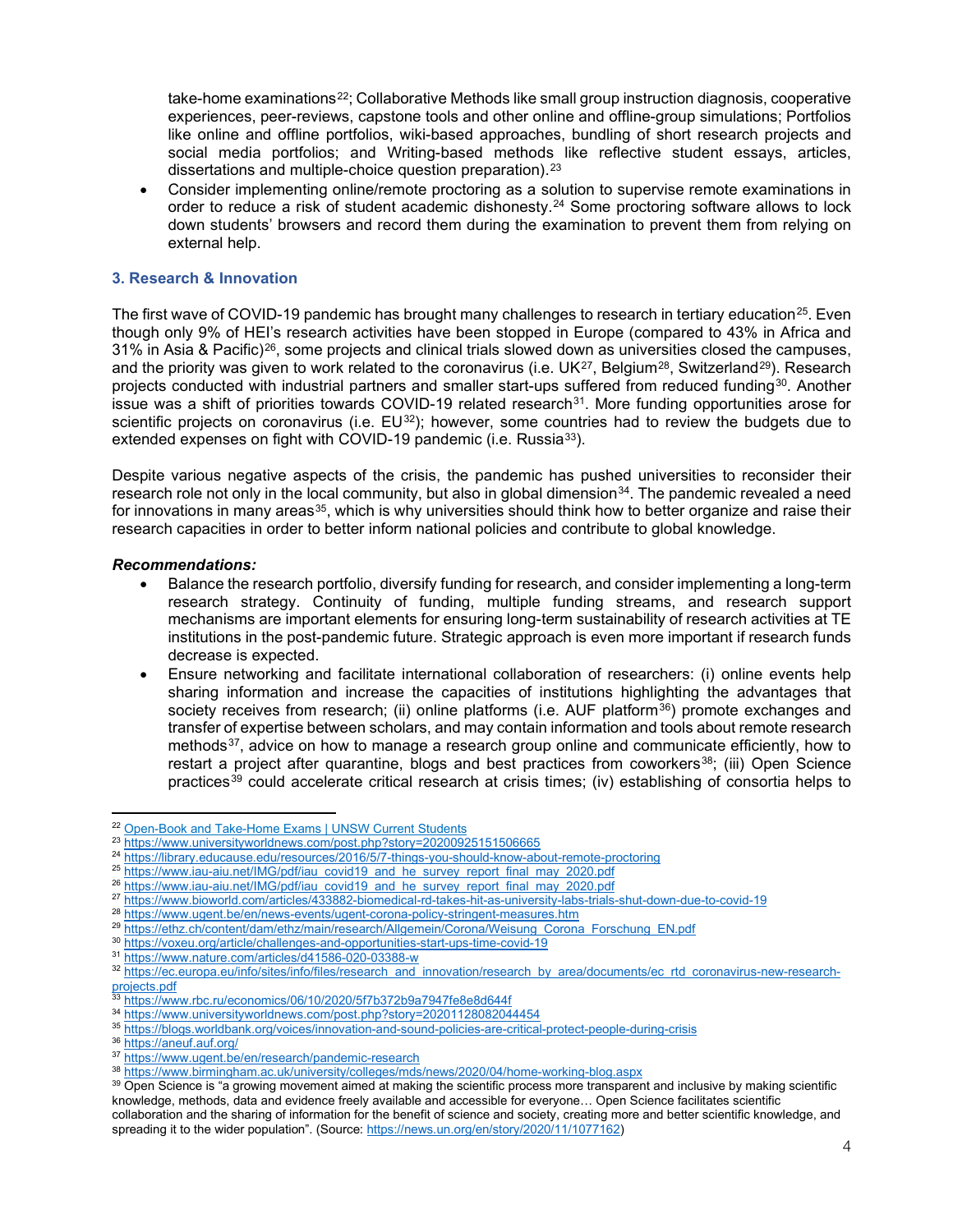engage partners who can contribute both technical expertise and financial support, which is especially needed during pandemic and in post-pandemic future.

- Prepare for a gradual reopening of labs and facilities in advance and provide clear guidelines at governmental (UK<sup>40</sup>) and institutional (i.e. ETH Zurich<sup>[41](#page-4-1)</sup>, The Norwegian University of Science and Technology<sup>[42](#page-4-2)</sup>) levels. Such instructions should be regularly updated and should contain explicit information related to safety at workplace and research<sup>[43](#page-4-3)</sup>.
- Prepare future field visits in advance by using streaming and online collaboration tools in the initial phase, in order to make later physical exchanges more effective once they happen. When giving access to facilities, prioritize the most critical research projects and vulnerable groups of staff and students (Denmark<sup>[44](#page-4-4)</sup>) and use online system for booking time slots at the labs to maintain social distancing (i.e. The University of York<sup>[45](#page-4-5)</sup>).

## **4. Financing and Governance**

The two areas that require significant rethinking during and post COVID-19 pandemic in order to ensure recovery and boost resilience of HEIs are institutional financing and governance. Institutional expenses related to overcoming challenges of the pandemic have been significant so far and continue to rise. Issues include staff layoffs, uncertain future of education abroad programs, fundamental changes in teaching and learning techniques, research funding, funding for partnership and community engagement, and enrollment management strategies<sup>[46](#page-4-6)</sup>.

In order to reach short-term solutions and respond to immediate challenges through local or national economic relief programs, many countries (i.e. Denmark, France, Finland, Germany, Singapore, Taiwan, the UK, and the US) have adopted economic rescue packages that include support for HEIs $47$ . Such support could, in turn, allow institutional leadership to focus on developing mid- and long-term strategies for their institutions, while also tackling some underlying structural issues - such as over-dependence on tuition fees, lack of funding diversification, lack of institutional endowment<sup>[48](#page-4-8)</sup>, and lack of contingency planning. The silver lining of the pandemic for the TE sectors across ECA countries may lie in the opportunity to finally focus on building more balanced, resilient and sustainable institutional financing models, as well as innovative approaches to governing and managing TE institutions.

- Consider diversifying institutional funding streams and avoid over-reliance on tuition fees in order to achieve more balance between public and private funding and build a resilient institutional funding model in the post-pandemic era. The number of tuition-paying students (especially international) is likely to decrease in the coming year, and possible cuts in public investment for TE will have a detrimental effect on the sector. For example, ministries of education in EU countries should take advantage of the COVID-19 relief packages and funding opportunities provided by the EU, such as the new Recovery and Resilience Facility (RRF)[49.](#page-4-9) TE institutions should become proactive on local and international students' market, but also use national programs of support during COVID pandemic that were launched almost in all countries of the ECA region.
- Explore possibilities of raising or at least keeping the existing level of institutional autonomy. Several challenges in this area have already gained prominence: i) greater public control over student numbers (Ireland, Sweden) in view of unemployment predictions, ii) staffing autonomy in terms of possible staff recruitment restrictions, iii) autonomy in teaching and learning while governments push

<sup>40</sup> <https://www.gov.uk/guidance/working-safely-during-coronavirus-covid-19/labs-and-research-facilities>

<span id="page-4-1"></span><span id="page-4-0"></span><sup>41</sup> <https://ethz.ch/services/en/news-and-events/coronavirus/researchers.html>

<span id="page-4-2"></span><sup>42</sup> [https://innsida.ntnu.no/wiki/-/wiki/English/Temporary+guidelines+for+necessary+work+in+laboratories+due+to+corona#section-](https://innsida.ntnu.no/wiki/-/wiki/English/Temporary+guidelines+for+necessary+work+in+laboratories+due+to+corona#section-Temporary+guidelines+for+necessary+work+in+laboratories+due+to+corona-Guidelines+for+necessary+work+in+laboratories+and+workshops)[Temporary+guidelines+for+necessary+work+in+laboratories+due+to+corona-](https://innsida.ntnu.no/wiki/-/wiki/English/Temporary+guidelines+for+necessary+work+in+laboratories+due+to+corona#section-Temporary+guidelines+for+necessary+work+in+laboratories+due+to+corona-Guidelines+for+necessary+work+in+laboratories+and+workshops)

[Guidelines+for+necessary+work+in+laboratories+and+workshops](https://innsida.ntnu.no/wiki/-/wiki/English/Temporary+guidelines+for+necessary+work+in+laboratories+due+to+corona#section-Temporary+guidelines+for+necessary+work+in+laboratories+due+to+corona-Guidelines+for+necessary+work+in+laboratories+and+workshops)<br>43 https://other.ch/construct/work+in+laboratories+and+workshops

<sup>43</sup> <https://ethz.ch/services/en/news-and-events/coronavirus/researchers.html>

<span id="page-4-4"></span><span id="page-4-3"></span><sup>44</sup> <https://mitsdu.dk/en/service/coronavirus/coronavirus-update/coronavirus-update-210420>

<span id="page-4-6"></span><span id="page-4-5"></span><sup>45</sup> <https://www.nature.com/articles/d41586-020-02815-2>

<sup>46</sup> [https://www.iau-aiu.net/IMG/pdf/iau\\_covid-19\\_regional\\_perspectives\\_on\\_the\\_impact\\_of\\_covid-19\\_on\\_he\\_july\\_2020\\_.pdf](https://www.iau-aiu.net/IMG/pdf/iau_covid-19_regional_perspectives_on_the_impact_of_covid-19_on_he_july_2020_.pdf)

<span id="page-4-8"></span><span id="page-4-7"></span><sup>47</sup> <https://www.luminafoundation.org/wp-content/uploads/2020/11/covids-lessons-for-global-higher-education.pdf>

<sup>48</sup> <https://www.luminafoundation.org/wp-content/uploads/2020/11/covids-lessons-for-global-higher-education.pdf>

<span id="page-4-9"></span><sup>49</sup> [https://ec.europa.eu/info/business-economy-euro/recovery-coronavirus/recovery-and-resilience-facility\\_en](https://ec.europa.eu/info/business-economy-euro/recovery-coronavirus/recovery-and-resilience-facility_en)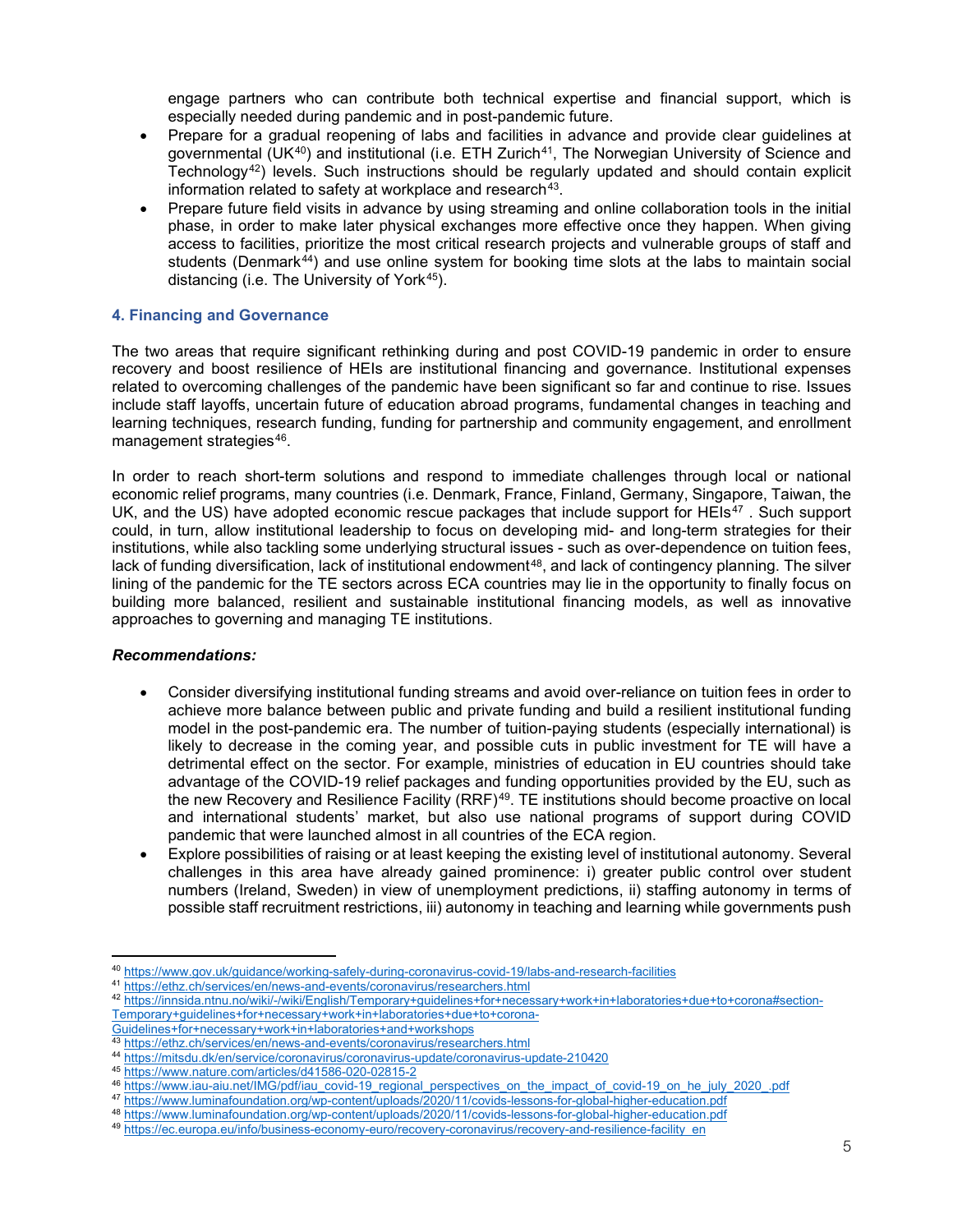for sole online teaching<sup>[50](#page-5-0)</sup>, and iv) increase in centralized prescription of action (England)<sup>[51](#page-5-1)</sup>. But academic freedom is "an indispensable aspect of quality learning, teaching and research in higher education as well as of democracy" [52](#page-5-2) as it is stated in Roma Communique of EHEA countries Ministers.

- Postpone all the network processes such as mergers/closures of institutions to the post-pandemic time, and if this is not possible, then make them as transparent as possible, with all the stakeholders engaged in the consultations. Pay attention to the possible rise of differentiation between various types of institutions as a result of these mergers and the overall pandemic crisis. Private institutions that are usually most vulnerable in such situations may need potential government support during and after pandemic.
- Consider introducing/strengthening institutional contingency planning. This process should involve performing thorough risk assessments followed by incorporating mitigation measures designed to respond to the medium- and long-term consequences of the crisis (e.g. the expected upcoming economic recession) as well as incorporating lessons from the ongoing pandemic<sup>53</sup>. Improved Higher Education Management Systems (HEMIS) could help a lot in these processes, especially in situation of campus lockdowns. In order to achieve this the TE sector could explore the expertise and experience of the private/business sector on how to maintain sustainability in crisis and emergency situations.

## **5. Quality Assurance**

The global Covid-19 pandemic forced tertiary education institutions to move online on very short notice not only teaching, learning and research but also internal quality assurance procedures. In this new reality quality assurance agencies had to adapt their procedures accordingly, while being responsive and supportive to the needs of the sector. The pandemic has also given more urgency to the discussions on the future of quality assurance in Europe.

#### *Recommendations:*

- Foster development of the virtual tools for the internal and external quality assurance in tertiary education - these tools will be useful in post-pandemic era as well. The existing European experience revealed that virtual mode did not negatively impact the efficacy of the review process<sup>54</sup>. Both ENQA and EQAR declared that transfer to online processes in the situation of pandemic is fully permissible under the ESG, and both organizations encourage their members to offer flexibility to tertiary education institutions in this regard<sup>55</sup>.
- Adapt national and institutional quality assurance regulations for a more flexible and less formalized approach in review and assessment of online and blended delivery of academic programs, considering specific national and institutional contexts. All parties involved in the process, including national authorities, agencies and institutions, should maintain a dialogue to address any issues that may hinder this flexibility.
- Work on mechanisms for detecting education fraud in work submitted online. Until now such tools have rarely been tested in an examination environment. Employers, professional bodies and other stakeholders in tertiary education are highly concerned that the value of qualifications awarded under emergency conditions may be questionable<sup>56</sup>. Encourage tertiary education institutions and quality assurance agencies to develop and implement fit-for-purpose approaches to quality assurance of

<span id="page-5-6"></span><sup>56</sup> Dennis Farrington. The consequences of COVID-19 on the education system: the legal perspective.

<span id="page-5-0"></span><sup>50</sup> Trade unions are concerned about the impact of COVID-19 pandemic on higher education and research staff[. https://www.csee](https://www.csee-etuce.org/en/policy-issues/covid-19/3974-trade-unions-are-concerned-about-the-impact-of-covid-19-pandemic-on-higher-education-and-research-staff-3)[etuce.org/en/policy-issues/covid-19/3974-trade-unions-are-concerned-about-the-impact-of-covid-19-pandemic-on-higher-education](https://www.csee-etuce.org/en/policy-issues/covid-19/3974-trade-unions-are-concerned-about-the-impact-of-covid-19-pandemic-on-higher-education-and-research-staff-3)[and-research-staff-3](https://www.csee-etuce.org/en/policy-issues/covid-19/3974-trade-unions-are-concerned-about-the-impact-of-covid-19-pandemic-on-higher-education-and-research-staff-3)

<span id="page-5-1"></span><sup>&</sup>lt;sup>51</sup> Enora Bennetot Pruvot, Thomas Estermann, Veronika Kupriyanova, Hristiyana Stoyanova. EUA, Public Funding Observatory. Financial and economic impact of the Covid-19 crisis on universities in Europe.

[https://eua.eu/downloads/publications/pfo%20part%201\\_ppt%20-%20im.pdf](https://eua.eu/downloads/publications/pfo%20part%201_ppt%20-%20im.pdf)

Rome EHEA Ministerial Communique[. https://ehea2020rome.it/storage/uploads/5d29d1cd-4616-4dfe-a2af-](https://ehea2020rome.it/storage/uploads/5d29d1cd-4616-4dfe-a2af-29140a02ec09/BFUG_Annex-I-Communique_Statement_Academic_freedom.pdf)

<span id="page-5-3"></span><span id="page-5-2"></span>[<sup>29140</sup>a02ec09/BFUG\\_Annex-I-Communique\\_Statement\\_Academic\\_freedom.pdf](https://ehea2020rome.it/storage/uploads/5d29d1cd-4616-4dfe-a2af-29140a02ec09/BFUG_Annex-I-Communique_Statement_Academic_freedom.pdf)

<sup>53</sup> <https://www.luminafoundation.org/wp-content/uploads/2020/11/covids-lessons-for-global-higher-education.pdf>

<span id="page-5-5"></span><span id="page-5-4"></span><sup>54 2020</sup> European Quality Assurance Forum[. https://www.eua.eu/events/72-2020-european-quality-assurance-forum.html#tab2](https://www.eua.eu/events/72-2020-european-quality-assurance-forum.html#tab2) <sup>55</sup> EQAR COVID-19 consequences.<https://www.eqar.eu/covid-19/#how-should-we-handle-the-esg-requirement-to-have-site-visits> ENQA statement on COVID-19 pandemic[. https://enqa.eu/index.php/home/enqa-statement-on-covid-19-pandemic/](https://enqa.eu/index.php/home/enqa-statement-on-covid-19-pandemic/)

<https://www.coe.int/en/web/education/article-the-consequences-of-covid-19-on-the-education-system-the-legal-perspective>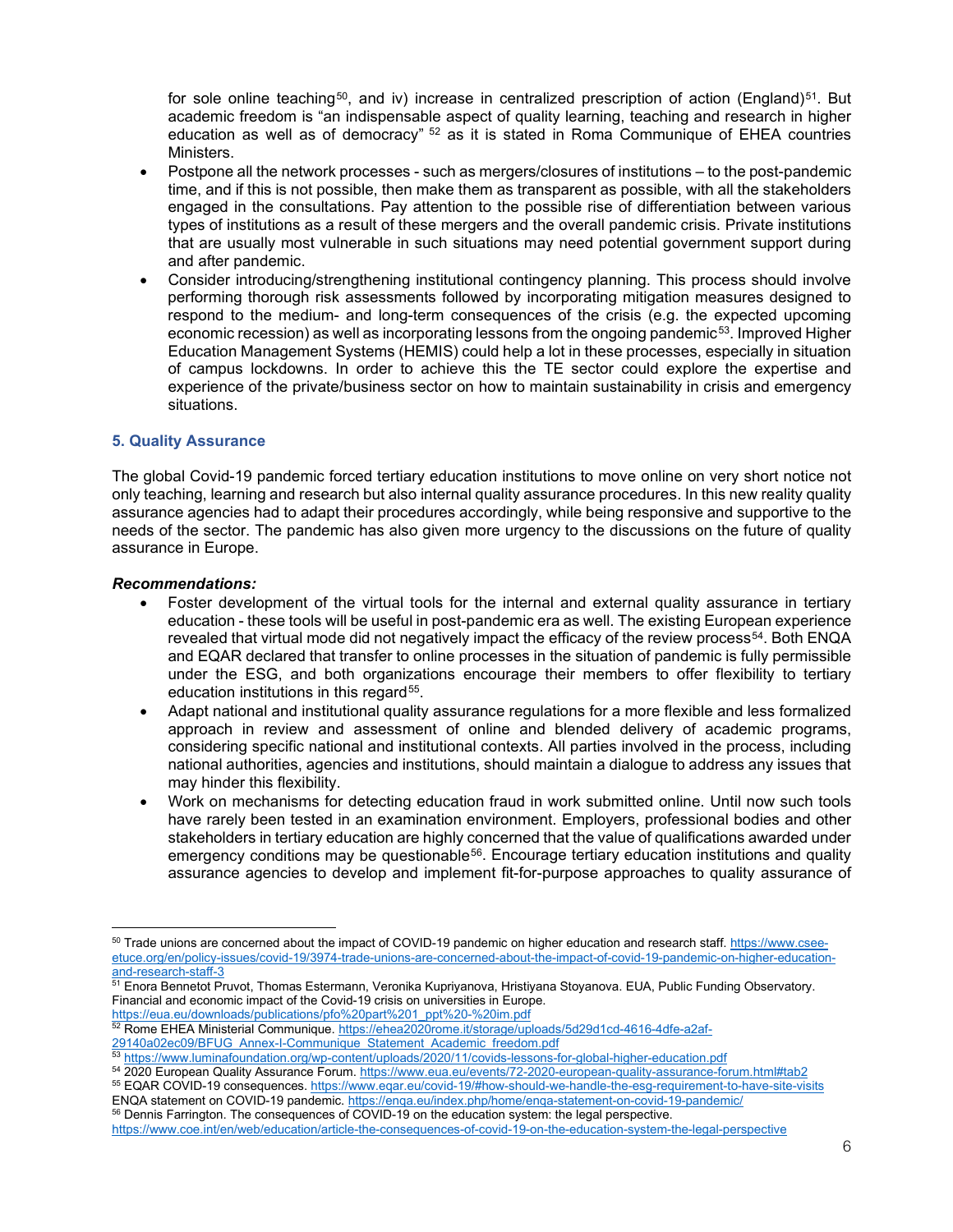digital education, micro-credentials and other non-traditional forms of tertiary education, using the flexibility of the ESG and exploring the room for innovation<sup>[57](#page-6-0)</sup>.

• Start preparation of the future post-pandemic QA evaluation and reflection if sustained changes to external quality assurance arrangements are appropriate and fit-for-purpose<sup>58</sup>. While exceptional measures are needed in a time of crisis, as the situation progresses there will be a certain need in evidence-based policymaking related to adoption of the new virtual QA policies or return to the prepandemic ones.

## **6. Equity**

The experience of institutional closures due to the pandemic and transition to online learning disproportionally affected disadvantaged students<sup>[59](#page-6-2)</sup>. These student populations - including students of lower socioeconomic status, minorities, refugees, and students with learning disabilities - were often faced with a lack of access to the technology necessary for participation in online learning, as well as with limited or no access to campus services. For many at-risk students, dormitories constitute their primary residence and campus facilities secure their meals, health care and support services, including academic and mental health counselling. Generally, life on campus provides these students with the necessary preconditions to focus on their academic commitments $60$ . Without consistent access to technology, coordinated institutional guidance, counseling, and support, the most vulnerable students are likely to fall out of tertiary education.

Disparities in access and retention are also likely to increase even further during pandemic and in post-COVID era as students of lower socioeconomic status and their families become severely constrained by their financial situation amidst the global economic downturn. Specific targeted national and institutional funding policies can become crucial levers for increasing enrollment and attainment among low-income and underrepresented student populations in the coming years $61$ .

#### *Recommendations:*

- Continue with consistent provision of devices and internet access $62$  to students in need. Many at-risk students have only sporadic access to technology necessary to adequately participate in online learning, and a large proportion of them share devices with multiple family members. Reach out to these students and ensure they receive adequate technological support.
- Continue providing comprehensive support services to disadvantaged students, including academic support, counseling and mental health services. Additionally, secure accommodation and food service provision for at-risk students, if possible<sup>63</sup>. The accessibility of essential services during the pandemic can significantly lower potential risk of drop-out for disadvantaged student populations.
- Consider coordinated measures and partnerships between the tertiary and secondary education sectors and support with university entrance exams<sup>64</sup>, which will be very important in mitigating the potentially dire consequences of the pandemic on the educational outcomes of at-risk students. The pandemic will have an adverse effect on the pipeline of students into tertiary education, [65](#page-6-8) as many of at-risk students have already dropped out in their final year of secondary education due to the strain of the crisis.
- Continue assessing the adequacy of financial support provision for needy students. Several countries introduced specific measures aimed at low-income students during the pandemic (Canada, US, Netherlands, Germany, Ireland)<sup>[66](#page-6-9)</sup>. Policies that target funding directly at disadvantaged students<sup>[67](#page-6-10)</sup>, including grants, income-contingent loans, and specific tuition fees, can become a powerful tool for

<span id="page-6-2"></span><span id="page-6-1"></span><sup>59</sup> <https://www.luminafoundation.org/resource/covids-lessons-for-global-higher-education/>

<span id="page-6-0"></span><sup>57</sup> [https://ehea2020rome.it/storage/uploads/74793530-dc2d-47ea-90d6-](https://ehea2020rome.it/storage/uploads/74793530-dc2d-47ea-90d6-c05ced30e5ea/EQAR_Statement_EHEA_Ministerial_Conference_Rome2020.pdf)

[c05ced30e5ea/EQAR\\_Statement\\_EHEA\\_Ministerial\\_Conference\\_Rome2020.pdf](https://ehea2020rome.it/storage/uploads/74793530-dc2d-47ea-90d6-c05ced30e5ea/EQAR_Statement_EHEA_Ministerial_Conference_Rome2020.pdf)

<sup>58</sup> ENQA statement on COVID-19 pandemic[. https://enqa.eu/index.php/home/enqa-statement-on-covid-19-pandemic/](https://enqa.eu/index.php/home/enqa-statement-on-covid-19-pandemic/)

<span id="page-6-3"></span><sup>60</sup> [https://www.up.ac.za/media/shared/1/2020/September%202020/uncertain-times-paper\\_final\\_08092020-1.zp194357.pdf](https://www.up.ac.za/media/shared/1/2020/September%202020/uncertain-times-paper_final_08092020-1.zp194357.pdf)

<span id="page-6-5"></span><span id="page-6-4"></span><sup>61</sup> <https://www.iesalc.unesco.org/en/2020/04/14/global-student-financing-policies-funds-for-the-achievement-of-equity/>

<sup>62</sup> [https://www.un.org/development/desa/dspd/wp-content/uploads/sites/22/2020/08/sg\\_policy\\_brief\\_covid-](https://www.un.org/development/desa/dspd/wp-content/uploads/sites/22/2020/08/sg_policy_brief_covid-19_and_education_august_2020.pdf)

<sup>19</sup> and education august 2020.pdf

<span id="page-6-7"></span><span id="page-6-6"></span><sup>63</sup> <https://studentski.hr/studenti/vijesti/studentski-zbor-otkrio-hoce-li-menze-raditi-ako-dode-do-zatvaranja-restorana>

<sup>&</sup>lt;sup>64</sup> <https://www.universityworldnews.com/post.php?story=20201113085637660> <sup>65</sup> <u>https://www.un.org/development/desa/dspd/wp-content/uploads/sites/22/2020/08/sg\_policy\_brief\_covid-</u>

<span id="page-6-8"></span><sup>19</sup> and education august 2020.pdf

<span id="page-6-9"></span><sup>66</sup> <https://www.universityworldnews.com/post.php?story=20201113085637660>

<span id="page-6-10"></span><sup>67</sup> <https://www.iesalc.unesco.org/en/2020/04/14/global-student-financing-policies-funds-for-the-achievement-of-equity/>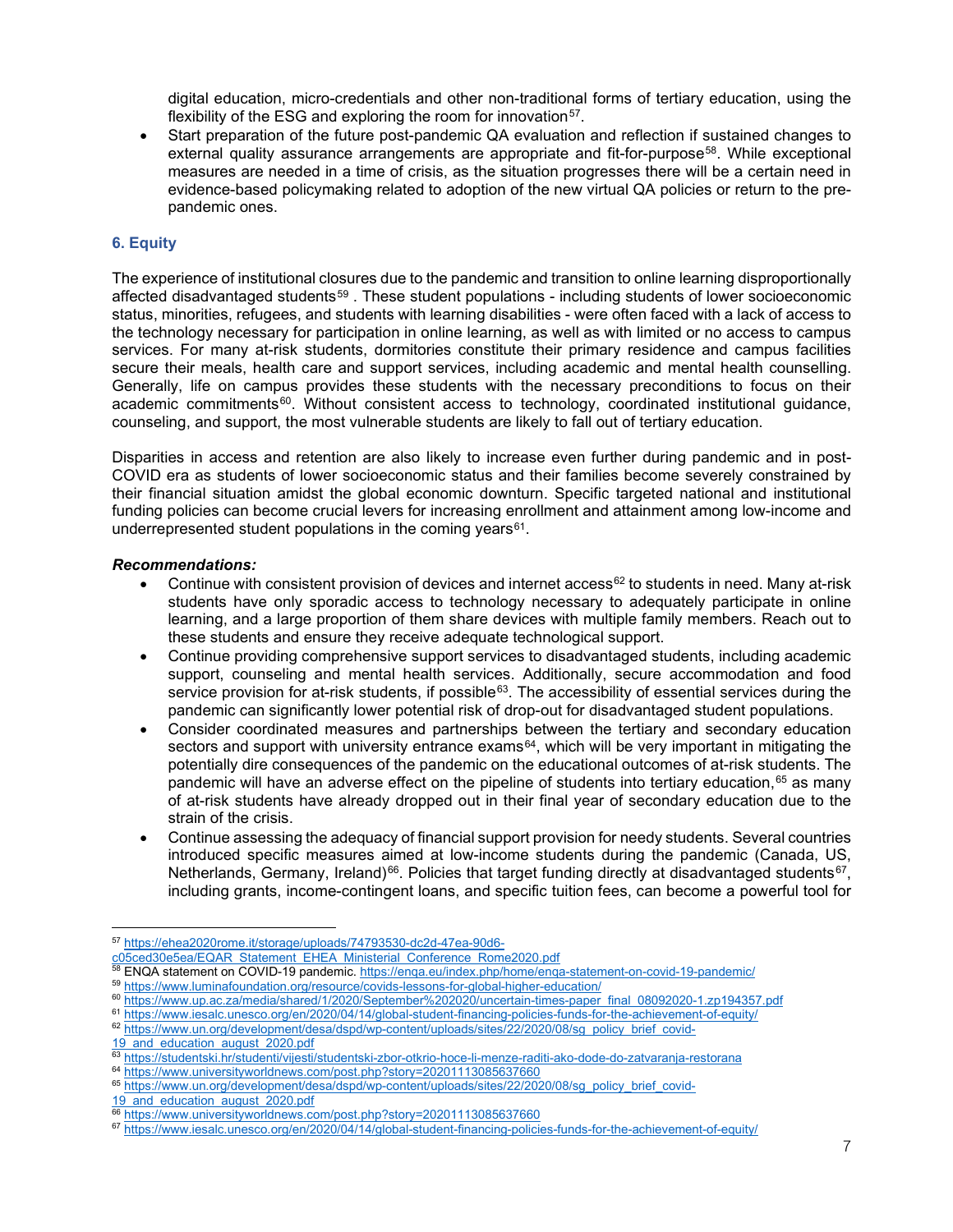ensuring access and preventing drop-out of at-risk students during the crisis as well as in the post-COVID era. An interesting example comes from a Russian university that offered employment to students who lost their jobs due to the pandemic.<sup>[68](#page-7-0)</sup>

- Provide support to graduates in navigating the crisis related uncertainties of the labor market. It is critical to provide support in transition to labor market in order to avoid future negative effects of the COVID-19 pandemic. This support can include specific online career guidance and advice as well as national short-employment programs and special labor-market transition arrangements, including those related to the fight against the epidemic.
- Governments should consider introducing additional targeted funding and support for institutions serving large numbers of underrepresented populations. Introducing financial policies that incentivize institutions to improve equity and completion outcomes - such as specific performance funding indicators related to equity $69$  - can help increase enrollment and attainment among low-income and underrepresented student populations in the post-COVID era.

## **7. Internationalization**

COVID-19 impacted all aspects of internationalization of tertiary education across the globe in a profound way. Short-term student mobility as well as global admissions and enrollments will continue to be affected at least until pandemic is put under control worldwide<sup>70</sup>. Accordingly, a large number of institutions have been affected by significant revenue losses due to decrease in the number of tuition-paying international students. Some European countries (Austria, Denmark, Finland, France, Germany, Netherlands, Norway, and Sweden) are extending financial support to international students<sup>[71](#page-7-3)</sup> through grants and interest-free student loans and other benefits. However, number of such countries is limited in ECA region.

Moreover, according to the QS June 2021 report, "the majority (67%) of current international students had not been offered any kind of incentive to physically return to campus"[72](#page-7-4). Another arising issue is students' wellbeing and mental health. More than 50% of undergraduates responding to a global survey, conducted by Chegg, say that their mental health had suffered as a result of the COVID-19 pandemic.<sup>[73](#page-7-5)</sup> For international students, however, the toll has been even greater. International students face unique challenges and they may be more vulnerable when asking for mental help.

In the *Erasmus+* program, many institutions have cancelled short-term mobility for the spring semester of 2021 or even the academic year, while others are turning to blended approaches as the European Commission allowed partial virtual exchange replacing the physical one.[74](#page-7-6) The health crisis also exposed the need for a more robust international cooperation in the area of research and a better coordination at the European and global level.

- Continue providing additional support and flexible pathways for international students. This can include further deferral of admission, the option to study remotely in the case of a late arrival or quarantine period and providing information and administrative help with visa and financial aid issues. It is also important to maintain regular communication with international students in the country and abroad and to monitor their physical and mental well-being.[75](#page-7-7)
- Consider tapping into crisis response resources and measures focused on internationalization, like those provided by the EU. Partnerships for Digital Education Readiness<sup>[76](#page-7-8)</sup> focuses on building capacity of institutions to provide high quality, inclusive digital education. International cooperation among countries, tertiary education institutions and digital technology providers will be essential in the post-COVID era as it is during the pandemic.

<span id="page-7-0"></span><sup>68</sup> [https://www.dvfu.ru/news/fefu-](https://www.dvfu.ru/news/fefu-news/the_university_offers_jobs_to_students_who_have_lost_their_jobs_because_of_the_epidemic_/)

[news/the\\_university\\_offers\\_jobs\\_to\\_students\\_who\\_have\\_lost\\_their\\_jobs\\_because\\_of\\_the\\_epidemic\\_/](https://www.dvfu.ru/news/fefu-news/the_university_offers_jobs_to_students_who_have_lost_their_jobs_because_of_the_epidemic_/)

<https://www.iesalc.unesco.org/en/2020/04/14/global-student-financing-policies-funds-for-the-achievement-of-equity/>

<span id="page-7-2"></span><span id="page-7-1"></span><sup>&</sup>lt;sup>70</sup> [https://info.qs.com/rs/335-VIN-535/images/Higher\\_Education\\_in\\_2020\\_-\\_How\\_COVID-19\\_Shaped\\_this\\_Year.pdf](https://info.qs.com/rs/335-VIN-535/images/Higher_Education_in_2020_-_How_COVID-19_Shaped_this_Year.pdf)

<sup>71</sup> https://ec.europa.eu/education/study-in-europe/news-views/support-international-students-covid-19\_en

<span id="page-7-5"></span><span id="page-7-4"></span><span id="page-7-3"></span><sup>72</sup> https://info.qs.com/rs/335-VIN-535/images/CV%20Report%20JUNE%20Studying%20abroad%20again\_v1.6.pdf

<sup>73</sup> https://www.chegg.com/about/wp-content/uploads/2021/02/Chegg.org-global-student-survey-2021.pdf

<span id="page-7-6"></span><sup>&</sup>lt;sup>74</sup> https://www.iau-aiu.net/IMG/pdf/iau covid-19 regional perspectives on the impact of covid-19 on he july 2020 pdf

<span id="page-7-8"></span><span id="page-7-7"></span><sup>75</sup> <https://www.eaie.org/blog/how-higher-education-institutions-respond-covid-19.html>

<sup>76</sup> [https://ec.europa.eu/programmes/erasmus-plus/resources/documents/second-corrigendum-2020-erasmus-programme-guide\\_en](https://ec.europa.eu/programmes/erasmus-plus/resources/documents/second-corrigendum-2020-erasmus-programme-guide_en)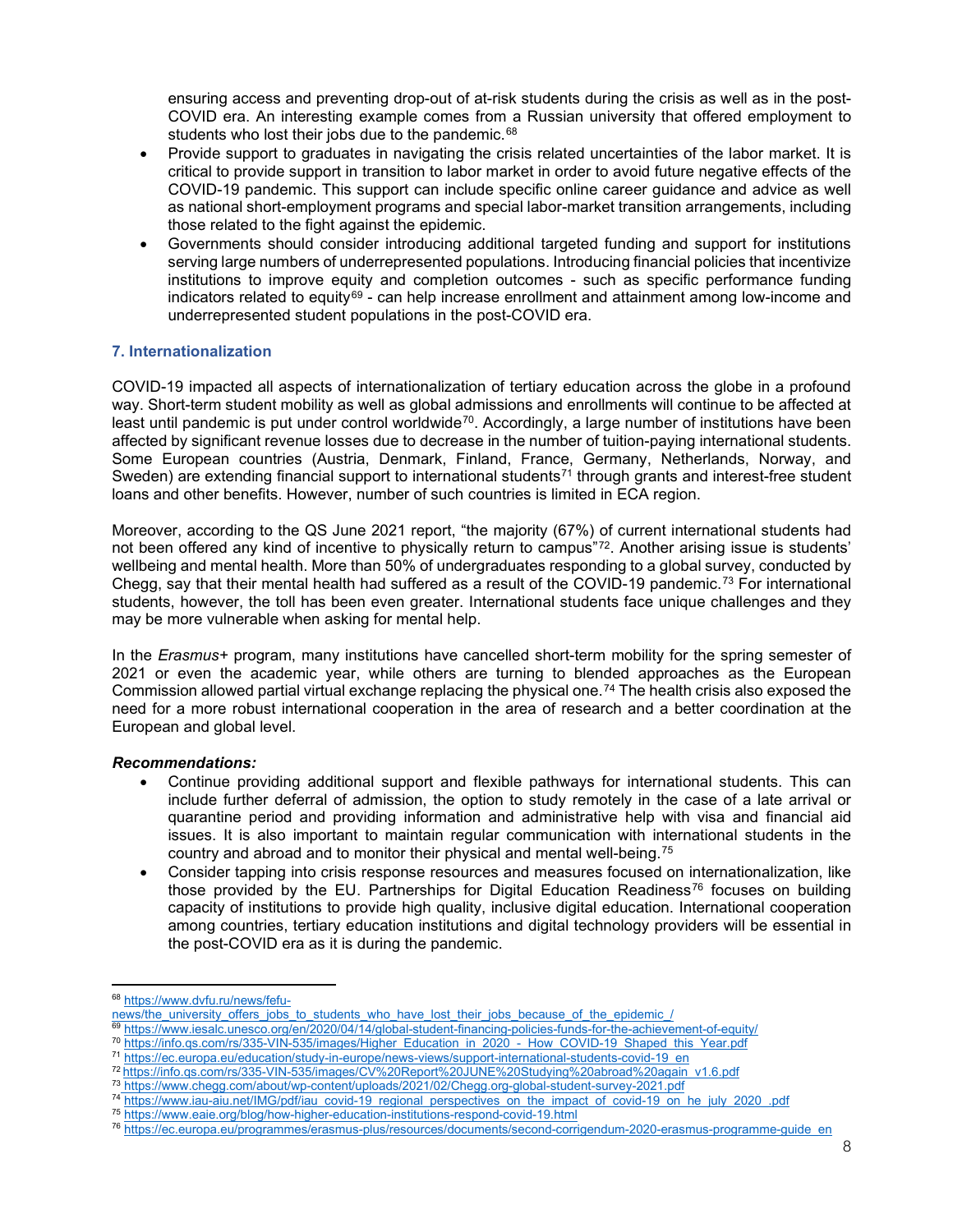- Intensify "internationalization at home" efforts as a response to the crisis affecting student and staff mobility, but also as a long-term solution aiming to provide international perspectives to the local students who are not likely to be mobile in the coming years. This approach entails internationalizing curriculum and co-curriculum to support and expand student global learning. These efforts should involve the entire campus community, including management, academic and administrative staff and students.[77](#page-8-0)
- Insure adequate institutional funding for internationalization in the post-COVID era. International cooperation among tertiary education institutions has proven crucial in times of crisis, health-related or otherwise[78.](#page-8-1) Important knowledge exchanges through student mobility, cross-border research cooperation, and knowledge diplomacy<sup>[79](#page-8-2)</sup> will ensure better preparedness of institutions, governments and individual and foster resilience in the face of the upcoming economic and other potential challenges and crises

# **8. Staffing**

The COVID-19 crisis has transformed work in universities, impacted faculty members and their careers<sup>[80](#page-8-3)</sup> and caused rushed transitions to online teaching, disruptions to nearly all research activities and added service and mentoring work. Closure of campuses, reopening and new closure make the life of the university staff unpredictable and challenging, especially for those on precarious contracts. A clear guidance from the national authorities and university management is needed regarding short and mid-term staffing arrangements. Additionally, COVID-19 economic relief packages can protect employment in the tertiary education sector.

- Keep protocols for regular and consistent communication with staff to ensure engagement and to address operational challenges at all levels. Allow for open dialogue between staff and management. At virtual town halls faculty members can convey their concerns<sup>81</sup>. Without involving employees and their representatives in decision-making, managers could come up with supposed solutions that may be worse than the problems they are trying to deal with $82$ . Consider introducing a shared governance model – delegation of some management functions and awarding more power and responsibility to academics and administrators can lead to innovative and effective solutions to various challenges that arose during the pandemic and in the post-pandemic era as well.
- Slow the timing of decisions on tenure and reappointment to account for the new and unexpected tasks faculty members have had to shoulder. Adopt inclusive evaluation practices that recognize the impact of COVID-19 on faculty careers, both in the short and long term. Many university professors were forced to neglect their research duties in order to ensure good preparation and provision of online teaching to their students.
- Suspend as much as possible staff dismissals during the period of the crisis. Job security has already plummeted with all the redundancies happening in universities, e.g. in UK and Australia<sup>[83](#page-8-6)</sup>. Funded extension of academic appointments could be considered at governmental (i.e. Netherlands  $8485$  $8485$ ) and institutional (i.e. the Geneva University<sup>[86](#page-8-9)</sup>, The University of Lancaster<sup>[87](#page-8-10)</sup>) levels to support researchers whose work has incurred delays due to the coronavirus pandemic.

<span id="page-8-1"></span><span id="page-8-0"></span><sup>77</sup> <https://www.coimbra-group.eu/wp-content/uploads/Final-Report-Practices-at-CG-Universities-in-response-to-the-COVID-19.pdf>

<sup>78</sup> <https://www.luminafoundation.org/resource/covids-lessons-for-global-higher-education/>

<span id="page-8-2"></span><sup>79</sup> <https://kluwerlawonline.com/journalarticle/European+Foreign+Affairs+Review/24.2/EERR2019021>

<span id="page-8-3"></span><sup>80</sup> <https://www.nature.com/articles/d41586-020-01656-3>

<span id="page-8-4"></span><sup>81</sup> Ethel L. Mickey, Dessie Clark and Joya Misra. Measures to Support Faculty During COVID-19.

[https://www.insidehighered.com/advice/2020/09/04/advice-academic-administrators-how-best-support-faculty-during-pandemic](https://www.insidehighered.com/advice/2020/09/04/advice-academic-administrators-how-best-support-faculty-during-pandemic-opinion)[opinion](https://www.insidehighered.com/advice/2020/09/04/advice-academic-administrators-how-best-support-faculty-during-pandemic-opinion)

<span id="page-8-5"></span><sup>&</sup>lt;sup>82</sup> Working from home during COVID-19: What do employees really want? <u>https://theconversation.com/working-from-home-during-</u> [covid-19-what-do-employees-really-want-148424](https://theconversation.com/working-from-home-during-covid-19-what-do-employees-really-want-148424)

<span id="page-8-6"></span><sup>83</sup> This is how many jobs each Australian university has cut – or plans to – in 2020[. https://www.businessinsider.com.au/australian](https://www.businessinsider.com.au/australian-university-job-cuts-losses-tally-2020-9)[university-job-cuts-losses-tally-2020-9](https://www.businessinsider.com.au/australian-university-job-cuts-losses-tally-2020-9)

<span id="page-8-7"></span>[https://www.vsnu.nl/en\\_GB/news-items/nieuwsbericht/569-information-on-the-coronavirus-in-relation-to-universities-update-of-19](https://www.vsnu.nl/en_GB/news-items/nieuwsbericht/569-information-on-the-coronavirus-in-relation-to-universities-update-of-19-march.html) [march.html](https://www.vsnu.nl/en_GB/news-items/nieuwsbericht/569-information-on-the-coronavirus-in-relation-to-universities-update-of-19-march.html)

<span id="page-8-8"></span><sup>85</sup> [https://www.rijksoverheid.nl/ministeries/ministerie-van-onderwijs-cultuur-en-](https://www.rijksoverheid.nl/ministeries/ministerie-van-onderwijs-cultuur-en-wetenschap/documenten/kamerstukken/2020/10/06/antwoord-op-vragen-over-de-oproep-tot-een-continuiteitspakket-voor-jonge-wetenschappers-in-de-knel)

[wetenschap/documenten/kamerstukken/2020/10/06/antwoord-op-vragen-over-de-oproep-tot-een-continuiteitspakket-voor-jonge](https://www.rijksoverheid.nl/ministeries/ministerie-van-onderwijs-cultuur-en-wetenschap/documenten/kamerstukken/2020/10/06/antwoord-op-vragen-over-de-oproep-tot-een-continuiteitspakket-voor-jonge-wetenschappers-in-de-knel)[wetenschappers-in-de-knel](https://www.rijksoverheid.nl/ministeries/ministerie-van-onderwijs-cultuur-en-wetenschap/documenten/kamerstukken/2020/10/06/antwoord-op-vragen-over-de-oproep-tot-een-continuiteitspakket-voor-jonge-wetenschappers-in-de-knel)

<sup>86</sup> <https://www.unige.ch/coronavirus/en/recherche/>

<span id="page-8-10"></span><span id="page-8-9"></span><sup>87</sup> <https://www.lancaster.ac.uk/research/research-services/impact-of-covid-19/>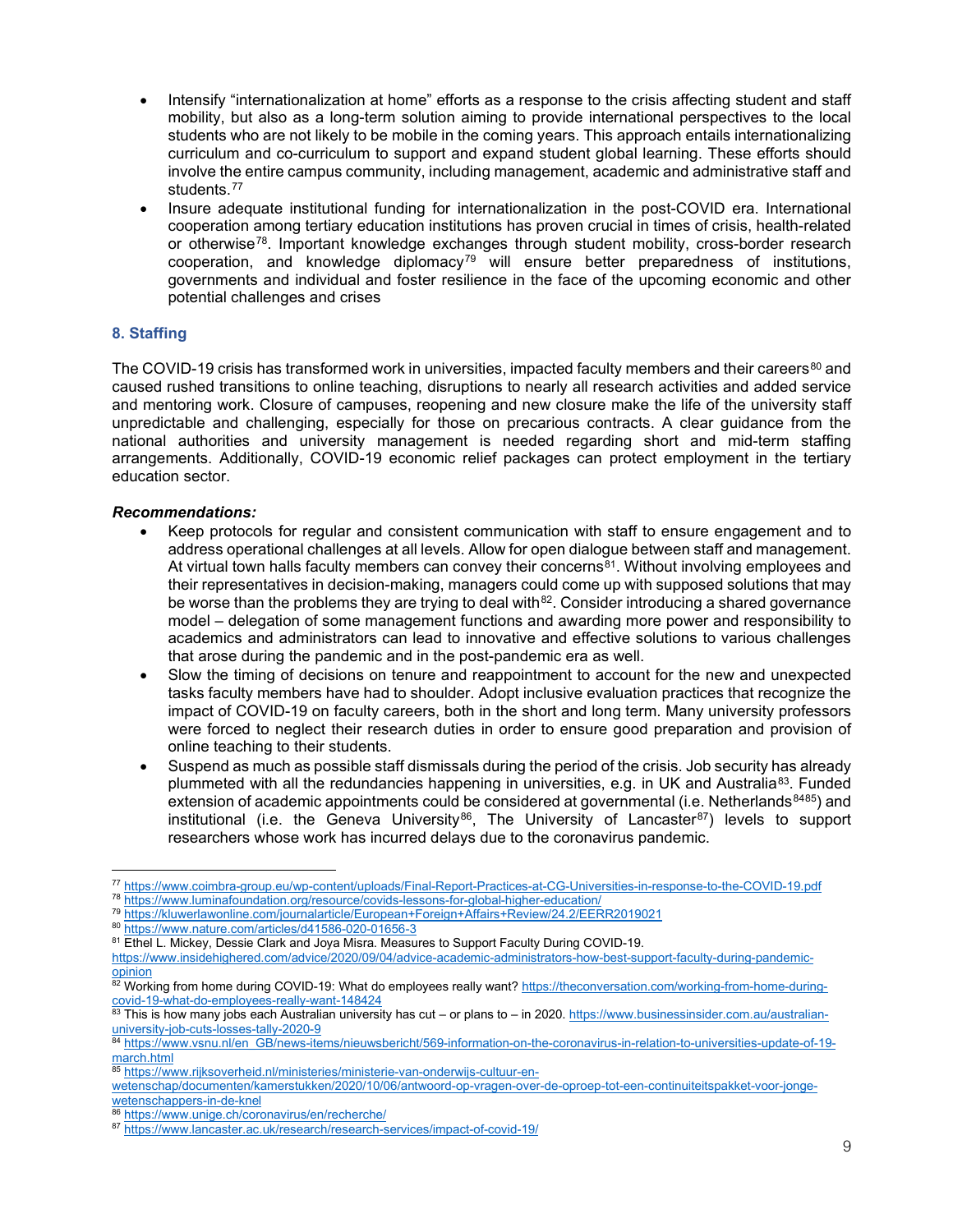- Recognize intensified caregiving demands of staff. The pandemic has drastically altered the family and personal lives of faculty members, taking enormous health and financial tolls and negatively impacting their work. Women have already submitted fewer papers in 2020<sup>[88](#page-9-0)</sup> compared to previous years.
- Start preparation for the post-pandemic life. It will not be the same as before, many changes will follow, including those related to the academic staff work and interaction in universities. Consider responses and solutions related to the new aspects emerged in the crisis - such as the change in the nature of the academic work or intellectual property rights. For example, while professors had to prepare their own teaching materials, the copyright of these materials was often not ensured by universities nor national legislation.

## **9. Infrastructure**

The COVID-19 disruption to tertiary education exposed many significant infrastructure challenges<sup>89</sup>, including demand for improved digital technologies and facilities to support continued distance and blended learning models, data collection<sup>[90](#page-9-2)</sup>, and prevent cyber-security threats to universities<sup>[91](#page-9-3)</sup>. Pandemic showed that success or failure depends not just on staff and TE leadership, but also on proper IT infrastructure<sup>[92](#page-9-4)</sup> that enables critical processes in universities.

## *Recommendations*

- Continue to assess tools and online support services required for critical processes at university such as teaching and learning, management, timetabling, student records, assessment, and collecting feedback. Tools for blended learning are needed at early stages of reopening campuses and they could become essential in the post-COVID era. Think about infrastructure in a long-term way. Secure systems and cloud-based technologies (such as National Research and Education Networks (NRENs)[93](#page-9-5) and Virtual desktop infrastructure (VDI)[94\)](#page-9-6) will allow flexibility in shifting to online and remote work in time of crisis. Investing in ICT, artificial intelligence and online support services for scientists could facilitate their research work off campus. Technology and robots<sup>[95](#page-9-7)</sup> may be a solution for field work and data collection during the quarantine. Tools for collecting feedback $96$  are important to analyze how information is delivered through online platforms in terms of content and language and how long an individual can stay focused in an online learning setting.
- Design guidelines for infrastructure use in close collaboration with research facilities users to ensure that instructions are evidence-based, clear, realistic and fair and keep them up to date (i.e. Scotland<sup>97</sup>).
- Assess and plan for security issues related to (i) vacant buildings filled with expensive technology and laboratories; (ii) cyber security to ensure the virtual safety (i.e. UK universities<sup>98</sup>). Consider the opportunities and risks of working with specific providers.

# **Outlook**

Over the past year and a half, countries, tertiary education institutions, as well as individuals had to pause, reconsider, and revamp their activities in light of COVID-19. Much of the initial discussion has focused on infrastructure for online teaching and learning and connectivity, whereas in the first half of 2021 the focus has shifted towards the medium- and long-term prospects for the TE sector across ECA. Stronger emphasis should be placed on developing blended learning models that could become the "new normal" for many

<span id="page-9-1"></span>[economy\\_DiscussionPaper.pdf](https://www.itu.int/en/ITU-D/Conferences/GSR/2020/Documents/GSR-20_Impact-COVID-19-on-digital-economy_DiscussionPaper.pdf)

<span id="page-9-0"></span><sup>88</sup> Colleen Flaherty. Something's Got to Give [https://www.insidehighered.com/news/2020/08/20/womens-journal-submission-rates](https://www.insidehighered.com/news/2020/08/20/womens-journal-submission-rates-continue-fall)[continue-fall](https://www.insidehighered.com/news/2020/08/20/womens-journal-submission-rates-continue-fall)

<sup>89</sup> [https://www.itu.int/en/ITU-D/Conferences/GSR/2020/Documents/GSR-20\\_Impact-COVID-19-on-digital-](https://www.itu.int/en/ITU-D/Conferences/GSR/2020/Documents/GSR-20_Impact-COVID-19-on-digital-economy_DiscussionPaper.pdf)

<https://www.nihr.ac.uk/blog/the-pandemic-data-collection-challenge/25102>

<span id="page-9-3"></span><span id="page-9-2"></span><sup>91</sup> <https://www.universityworldnews.com/post.php?story=20200607084916387>

<span id="page-9-4"></span><sup>92</sup> <https://www.openaccessgovernment.org/why-universities-must-put-their-best-foot-forward-with-digital-infrastructure/95817/>

<span id="page-9-5"></span><sup>93</sup> <https://www.openaccessgovernment.org/why-universities-must-put-their-best-foot-forward-with-digital-infrastructure/95817/>

<span id="page-9-6"></span><sup>94</sup> [https://blogs.vmware.com/emea/en/2020/04/empowering-business-continuity-and-online-education-at-wsb-university-in-wroclaw](https://blogs.vmware.com/emea/en/2020/04/empowering-business-continuity-and-online-education-at-wsb-university-in-wroclaw-with-vmware-horizon/)[with-vmware-horizon/](https://blogs.vmware.com/emea/en/2020/04/empowering-business-continuity-and-online-education-at-wsb-university-in-wroclaw-with-vmware-horizon/)

<span id="page-9-7"></span><sup>95</sup> i.e. University of Windsor in Canada [https://www.uwindsor.ca/dailynews/2020-10-07/underwater-robots-help-great-lakes-scientists](https://www.uwindsor.ca/dailynews/2020-10-07/underwater-robots-help-great-lakes-scientists-collect-data-during-pandemic)[collect-data-during-pandemic](https://www.uwindsor.ca/dailynews/2020-10-07/underwater-robots-help-great-lakes-scientists-collect-data-during-pandemic)<br><sup>96</sup> i.e. The University of British Columbia UBC Survey Tool https://it.ubc.ca/services/teaching-learning-tools/survey-tool

<span id="page-9-8"></span>

<span id="page-9-9"></span><sup>97</sup> <https://www.gov.scot/publications/coronavirus-covid-19-guidance-for-laboratories-and-research-facilities/>

<span id="page-9-10"></span><sup>98</sup> <https://techmonitor.ai/boardroom/innovation/how-universities-responding-covid-19>